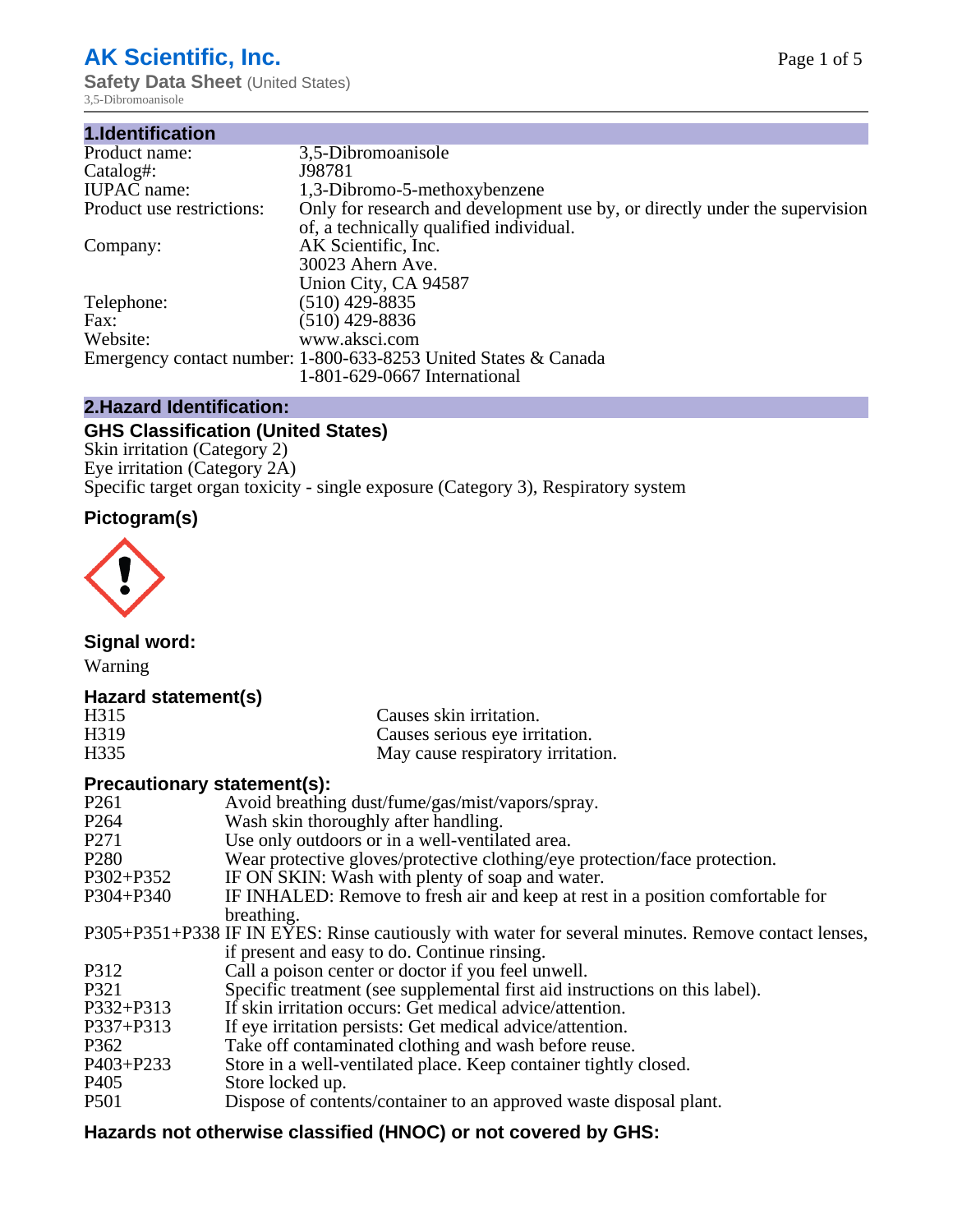#### None

#### **3.Composition/Information on Ingredients**

Purity: 95%

Synonyms: Not available. CAS#: 74137-36-3 EC: Not available.

## **4. First Aid Measures**

**General Information:** Immediately remove any clothing contaminated by the product. Move out of dangerous area. Consult a physician and show this safety data sheet.

**Inhalation:** Move person to fresh air. If not breathing, give artificial respiration. If breathing is difficult, give oxygen. Obtain medical aid.

**Skin contact:** Immediately flush skin with running water for at least 15 minutes while removing contaminated clothing and shoes. Wash clothing before reuse. Obtain medical aid immediately. **Eye contact:** Immediately flush open eyes with running water for at least 15 minutes. Obtain medical aid immediately.

**Ingestion:** Do NOT induce vomiting without medical advice. Rinse mouth with water. Never administer anything by mouth to an unconscious person. Obtain medical aid immediately.

**Most important symptoms and effects, both acute and delayed:** No further information available. Please see sections 2 and 11.

**Indication of any immediate medical attention and special treatment needed:** No further information available.

## **5. Fire Fighting Measures**

**Suitable extinguishing media:** Use water spray, dry chemical, carbon dioxide, or chemical foam. **Specific hazards arising from the chemical:** Carbon oxides, Hydrogen bromide.

**Advice for firefighters:** As in any fire, wear a NIOSH-approved or equivalent, pressure-demand, self-contained breathing apparatus and full protective gear. During a fire, irritating and highly toxic gases may be generated by thermal decomposition or combustion.

## **6. Accidental Release Measures**

**Personal precautions, protective equipment and emergency procedures:** Wear protective equipment and keep unprotected personnel away. Ensure adequate ventilation. Remove all sources of ignition. Prevent further leak or spill if safe to do so. For personal protective equipment, please refer to section 8.

**Environmental precautions:** Do not let product enter drains, other waterways, or soil.

**Methods and materials for containment and cleaning up:** Prevent further leak or spill if safe to do so. Vacuum, sweep up, or absorb with inert material and place into a suitable disposal container. Consult local regulations for disposal. See section 13 for further disposal information.

## **7. Handling and Storage**

**Precautions for safe handling:** Avoid contact with skin, eyes, and personal clothing. Wash hands thoroughly after handling. Avoid breathing fumes. Use only with adequate ventilation. Wear suitable protective clothing, gloves, and eye/face protection. Keep away from sources of ignition. Minimize dust generation and accumulation. Keep container tightly closed. Open and handle container with care. Do not eat, drink, or smoke while handling.

**Conditions for safe storage, including any incompatibilities:** Store in a tightly-closed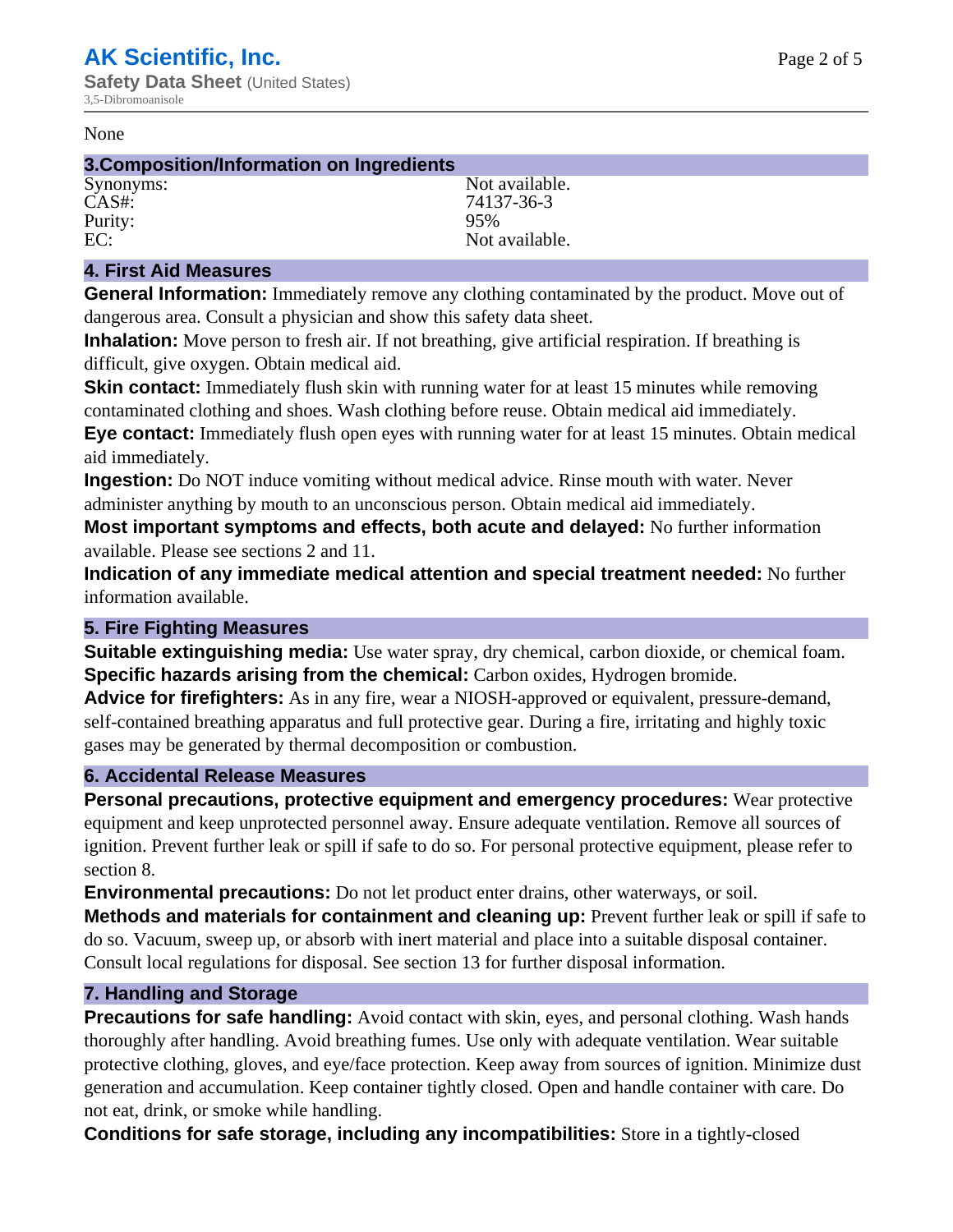container when not in use. Store in a cool, dry, well-ventilated area away from incompatible substances. Keep away from sources of ignition.

#### **8. Exposure Controls/Personal Protection**

#### **Exposure limits:**

| <b>OSHA PEL:</b>  | Not available. |
|-------------------|----------------|
| NIOSH REL:        | Not available. |
| <b>ACGIH TLV:</b> | Not available. |

**Appropriate engineering controls:** Avoid contact with skin, eyes, and clothing. Wash hands before breaks and immediately after handling the product. Facilities storing or utilizing this material should be equipped with an eyewash fountain. Use adequate general and local exhaust ventilation to keep airborne concentrations low.

#### **Personal protection**

| Eyes:        | Based on an evaluation of the eye or face hazards present, wear chemical splash-resistant<br>safety glasses or goggles with side protection. A face shield may be appropriate in some                                                                                      |
|--------------|----------------------------------------------------------------------------------------------------------------------------------------------------------------------------------------------------------------------------------------------------------------------------|
|              | workplaces. Use eyewear tested and approved under appropriate government standards<br>such as OSHA 29 CFR 1910.133 or EU EN166.                                                                                                                                            |
| Hands:       | Wear gloves selected based on an evaluation of the possible hazards to hands and skin,                                                                                                                                                                                     |
|              | the duration of use, the physical conditions of the workplace, and the chemical resistance<br>and physical properties of the glove material.                                                                                                                               |
|              | Skin and body: Protective clothing must be selected based on the hazards present in the workplace, the                                                                                                                                                                     |
|              | physical environment, the duration of exposure, and other factors. No fabric can provide<br>protection against all potential hazards; therefore it is important to select the appropriate                                                                                  |
|              | protective clothing for each specific hazard. At the minimum, wear a laboratory coat and<br>close-toed footwear.                                                                                                                                                           |
| Respiratory: | Respirators are not a substitute for accepted engineering control measures such as<br>enclosure or confinement of the operation, general and local ventilation, and substitution<br>of less toxic materials. When respiratory personal protective equipment is appropriate |
|              | based on an assessment of respiratory hazards in the workplace, use a NIOSH- or                                                                                                                                                                                            |
|              | CEN-certified respirator.                                                                                                                                                                                                                                                  |

| 9. Physical and Chemical Properties |                       |
|-------------------------------------|-----------------------|
| <b>Physical State:</b>              | Light brown crystals  |
| Molecular Formula:                  | C7H6Br2O              |
| Molecular Weight:                   | 265.93                |
| Odor:                               | Not available.        |
| pH:                                 | Not available.        |
| <b>Boiling Point Range:</b>         | $249.7$ °C            |
| Freezing/Melting Point:             | $38-45$ °C            |
| <b>Flash Point:</b>                 | $98.1^{\circ}$ C      |
| <b>Evaporation Rate:</b>            | Not available.        |
| Flammability(solid,gas):            | Please see section 2. |
| <b>Explosive limits:</b>            | Not available.        |
| Vapor Pressure:                     | Not available.        |
| Vapor Density:                      | Not available.        |
| Solubility:                         | Not available.        |
| <b>Relative Density:</b>            | 1.823                 |
| Refractive Index:                   | Not available.        |
| Volatility:                         | Not available.        |
| <b>Auto-ignition Temperature:</b>   | Not available.        |
| <b>Decomposition Temperature:</b>   | Not available.        |
| <b>Partition Coefficient:</b>       | Not available.        |

#### **10. Stability and Reactivity**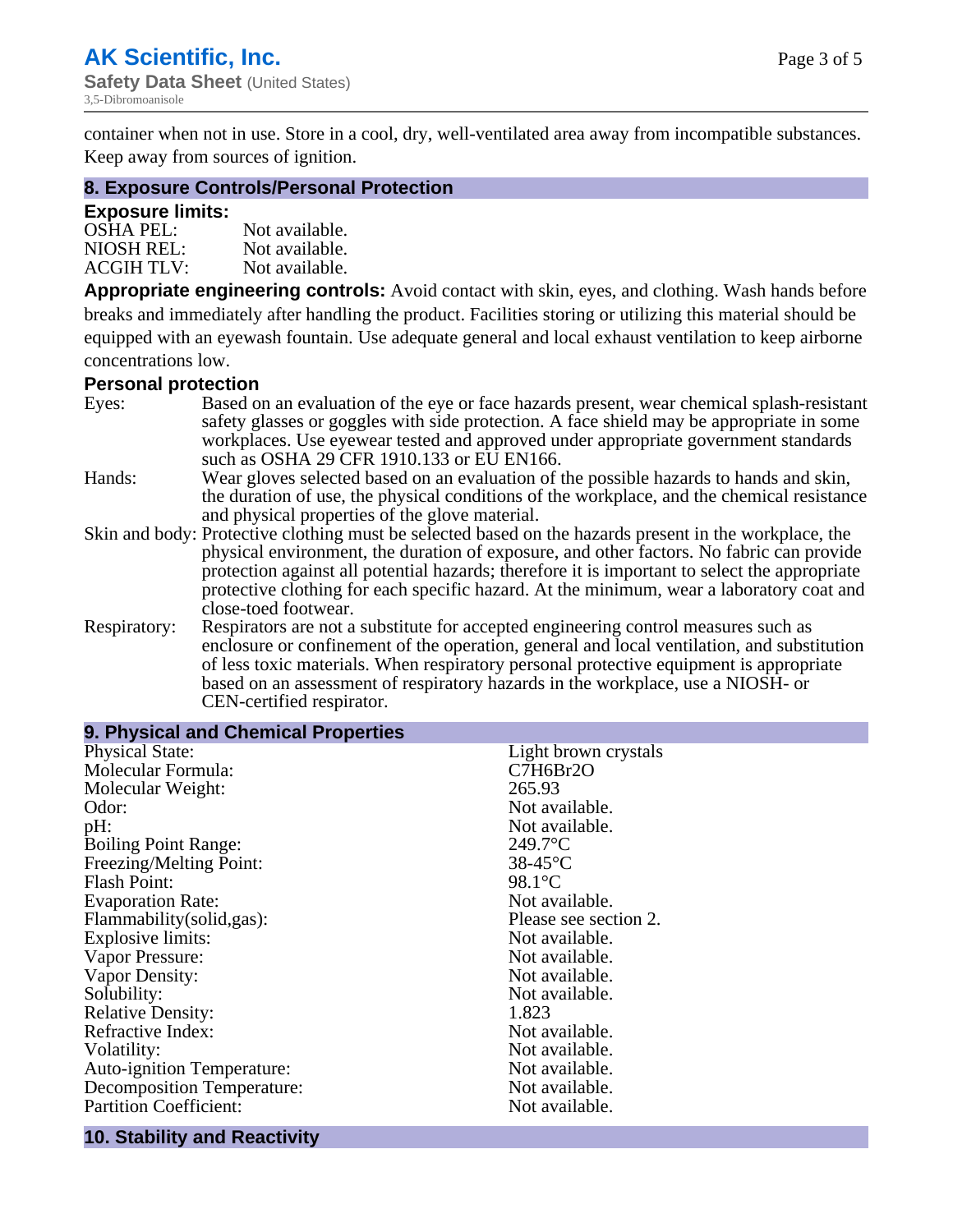| Reactivity:                         | Not available.                                       |
|-------------------------------------|------------------------------------------------------|
| Chemical stability:                 | Stable under recommended temperatures and pressures. |
| Possibility of hazardous reactions: | Not available.                                       |
| Conditions to avoid:                | Dust generation.                                     |
| Incompatible materials:             | Strong oxidizing agents.                             |
| Hazardous decomposition products:   | Carbon oxides, Hydrogen bromide.                     |
|                                     |                                                      |

# **11. Toxicological Information**

| RTECS#                                         | Not available.                                      |
|------------------------------------------------|-----------------------------------------------------|
| Acute toxicity:                                | Not available.                                      |
| Routes of exposure:                            | Inhalation, eye contact, skin contact, ingestion.   |
| Symptoms related to the physical, chemical and | Skin contact may result in inflammation             |
| toxicological characteristics:                 | characterized by itching, scaling, reddening,       |
|                                                | blistering, pain or dryness. Eye contact may result |
|                                                | in redness, pain or severe eye damage. Inhalation   |
|                                                | may cause irritation of the lungs and respiratory   |
|                                                | system. Overexposure may result in serious illness  |

or death.

# **Carcinogenicity**

| IARC: | Not classified.                                                                                       |
|-------|-------------------------------------------------------------------------------------------------------|
| NTP:  | Not listed.                                                                                           |
| OSHA: | Not listed.                                                                                           |
|       | Acute toxic effects: Inflammation of the eye is characterized by redness, watering, and itching. Skin |
|       | inflammation is characterized by itching, scaling, reddening, or, occasionally,                       |
|       | blistering.                                                                                           |

| <b>12. Ecological Information</b> |                |  |
|-----------------------------------|----------------|--|
| Ecotoxicity:                      | Not available. |  |
| Persistence and degradability:    | Not available. |  |
| Bioaccumulative potential:        | Not available. |  |
| Mobility in soil:                 | Not available. |  |
| Other adverse effects:            | Not available. |  |

## **13. Disposal Considerations**

| Disposal of waste: | Chemical waste generators must determine whether a discarded chemical is       |
|--------------------|--------------------------------------------------------------------------------|
|                    | classified as hazardous waste. US EPA guidelines for the classification        |
|                    | determination are listed in 40 CFR 261.3. Additionally, waste generators must  |
|                    | consult state and local hazardous waste regulations to ensure complete and     |
|                    | accurate classification. Observe all federal, state and local regulations when |
|                    | disposing of the substance.                                                    |
|                    | Dignacol of negligating: Do not rouge containers. Dignaco of as unused nugduat |

Disposal of packaging: Do not reuse containers. Dispose of as unused product.

| <b>14. Transportation Information</b> |                                                    |
|---------------------------------------|----------------------------------------------------|
| <b>DOT (United States)</b>            |                                                    |
| UN number:                            | UN2811                                             |
| Proper shipping name:                 | Toxic solids, organic, n.o.s. (3,5-Dibromoanisole) |
| Transport hazard class:               | 6.1;Poison                                         |
| Packing group:                        | Ш                                                  |
| <b>IATA</b>                           |                                                    |
| <b>UN Number:</b>                     | <b>UN2811</b>                                      |
| Proper shipping name:                 | Toxic solid, organic, n.o.s. (3,5-Dibromoanisole)  |
| Transport hazard class:               | 6.1;Poison                                         |
| Packing group:                        | Ш                                                  |
|                                       |                                                    |